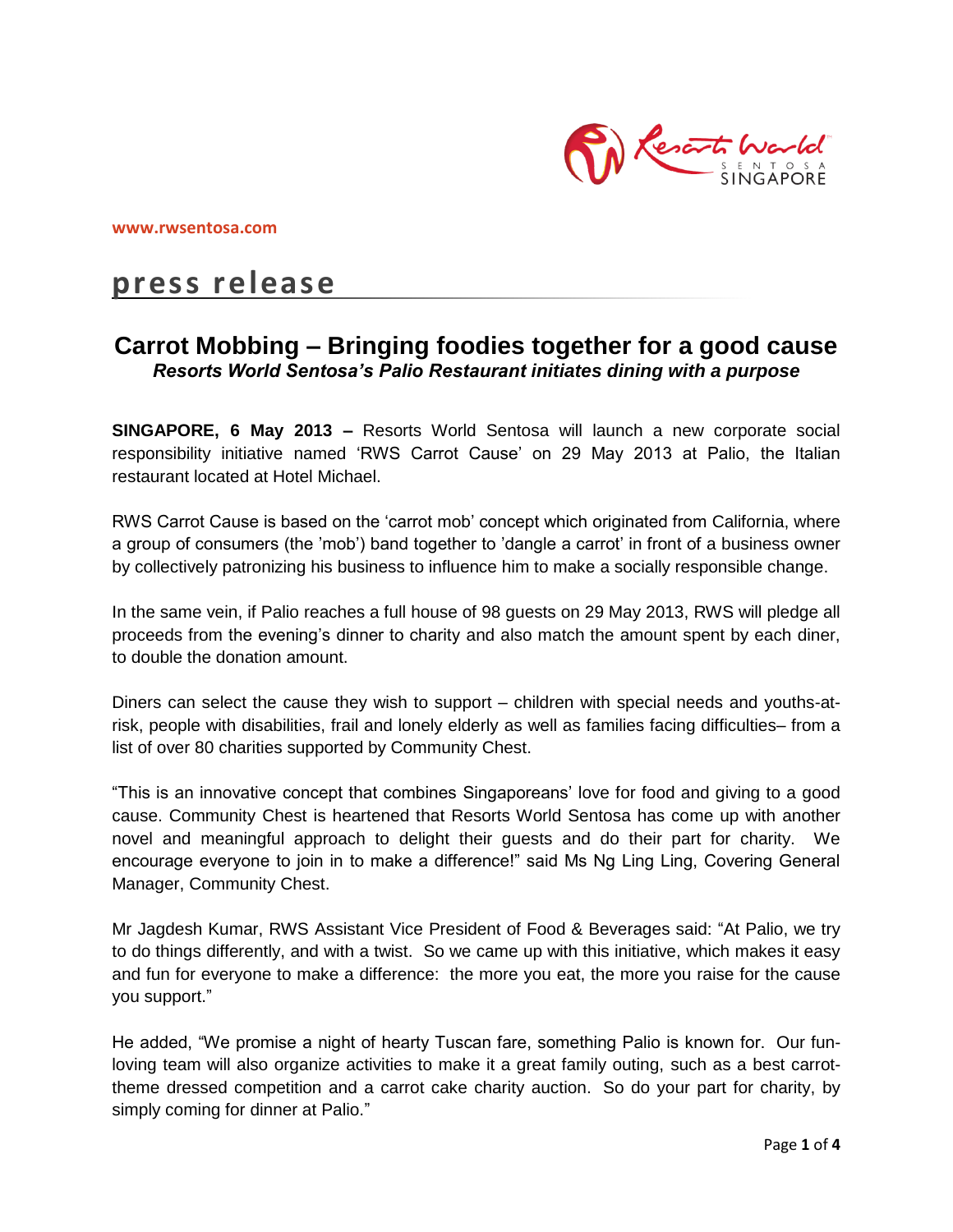For this event, RWS has teamed up with Jaab, its ad agency which is lending support with probono creative work. Jaab's Creative Director Mr Alex Foong said, "We are extremely excited to be a part of RWS Carrot Cause. There's no better feeling in the world than that which arises from being able to – in some way or other – lend a helping hand to those in need. Plus, getting "paid" in pizzas is a nice change!"

Helmed by Chef de Cuisine Davide Bizzarri, Palio showcases authentic Tuscan cuisine. Its menu features rustic dishes using traditional Italian recipes, such as the Tuscan-style bread salad Panzanella, handmade Pici pasta originating from Siena, freshly baked pizzas from its wood-fired oven, and Palio's famous Tiramisu dessert.

Since 2010, RWS has been making a difference to various beneficiaries and causes such as underprivileged children, environment and conservation, responsible gambling and the community. RWS Carrot Cause is an extension of its role as a responsible corporate citizen, and an example of how RWS leverages its resources to make a positive impact.

RWS Carrot Cause at Palio will have two seatings at 6.30pm and 8.45pm (last order at 10.15pm), with 98 seats each. Reservations are encouraged, and can be made online at [www.rwsentosa.com/carrotcause](http://www.rwsentosa.com/carrotcause) from today. For enquiries, please call +65 6577 8888.

-END-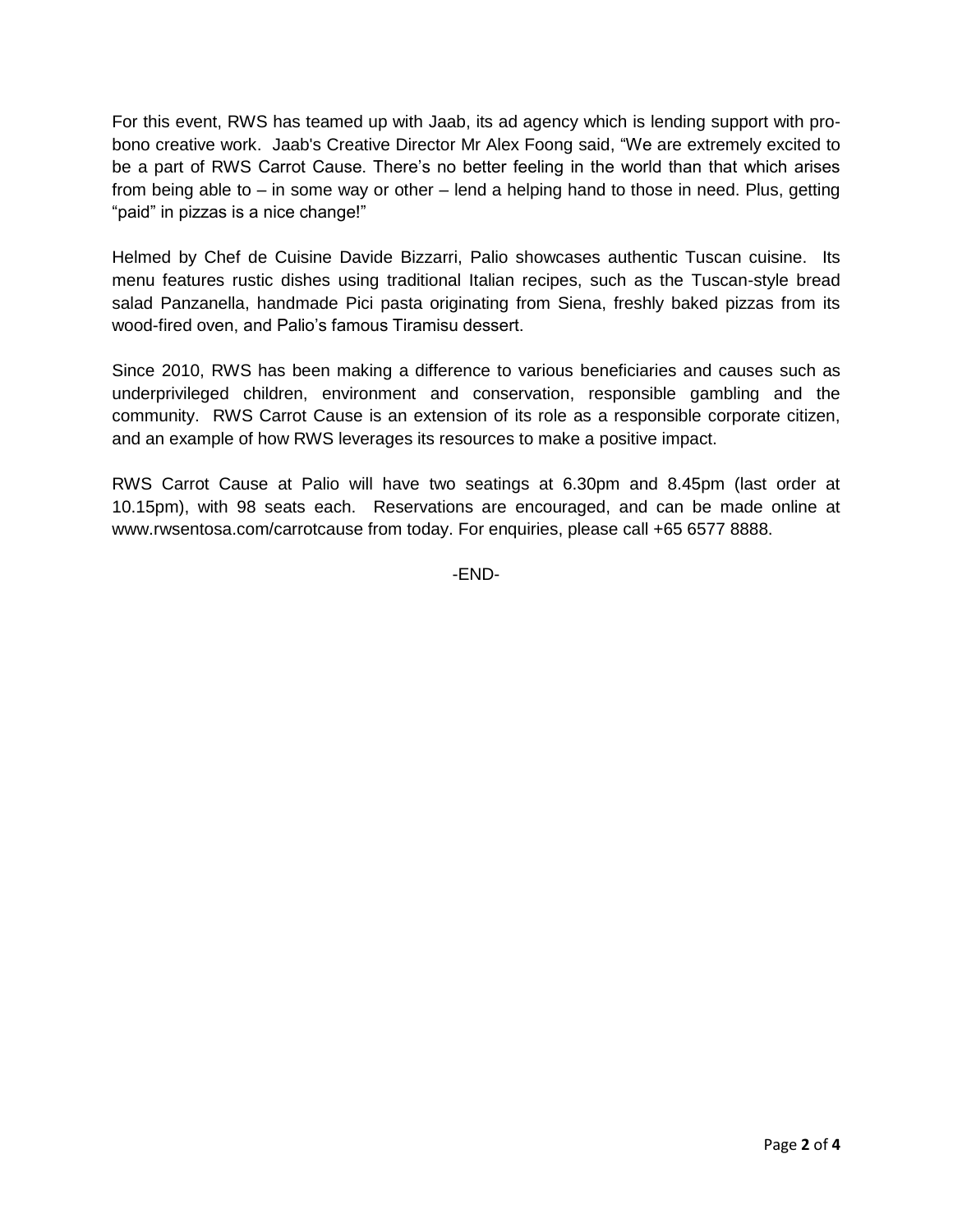### **About Resorts World Sentosa**

Resorts World Sentosa (RWS), Singapore's first integrated resort is located on the resort island of Sentosa. Spanning 49 hectares, the resort opened in January 2010 and welcomed over 30 million visitors in its first two years of opening. RWS is home to the region's first-and-only Universal Studios theme park, the world's largest oceanarium – Marine Life Park, the Maritime Experiential Museum, a casino, luxurious accommodation in six unique hotels, the Resorts World Convention Centre, celebrity chef restaurants, a world-class spa as well as specialty retail outlets. The resort also offers entertainment and public attractions such as the Crane Dance and the Lake of Dreams. Resorts World Sentosa is wholly owned by Genting Singapore, a company of the Genting Group.

For more information, please visit [www.rwsentosa.com](http://www.rwsentosa.com/)

### **About Community Chest**

Community Chest raises funds on a yearly basis to meet the needs of the social service programmes we help support. Community Chest ensures that fund-raising and other operating costs are kept to a minimum. As these costs are covered mainly by Tote Board and Singapore Pools, every dollar raised by Community Chest will be made available to social service programmes under its care.

Community Chest has made it easier for individuals to donate from the comfort of their homes via websites such as comchest.sg and [www.vpost.com.sg,](http://www.vpost.com.sg/) through the internet (DBS, UOB or Citibank) or phone banking (DBS or POSB) and even at SAM machines and iNETS Kiosks across the island. Individuals can also reap tax benefits on donations through hassle-free modes like the Community Chest's monthly workplace giving programme "SHARE", where employees make monthly donations via GIRO, credit card or payroll and have his or her tax deductions automatically included in their tax assessments.

The funds raised will benefit children with special needs, youths-at-risk, persons with disabilities, lonely and frail elderly and families in need.

### **About Jaab-Concept Alliance Asia**

Jaab-Concept Alliance Asia is an integrated marketing solutions agency that offers through the line services including brand activation and advertising. Formed in 2006, Jaab-Concept Alliance Asia holds an impressive portfolio that includes key clients such as Chivas Regal, Carl's Jr, Jurong Point, Intel, Singapore Turf Club, Asia Pacific Breweries and SingTel.

For more information, please visit<http://www.conceptalliance.com/>